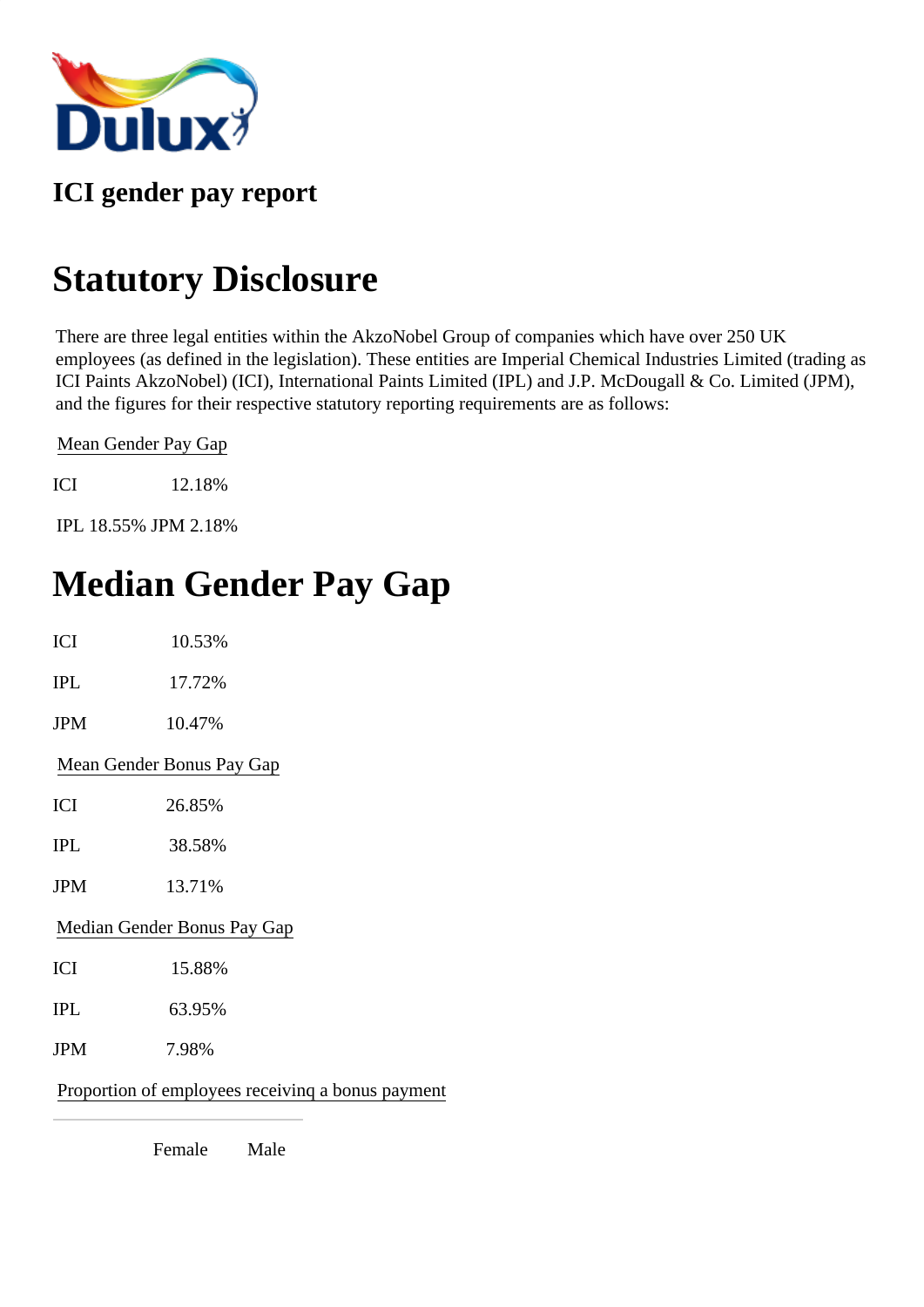| ICI                         | 93.1%                                            | 97.2%       |                           |   |                           |     |             |             |
|-----------------------------|--------------------------------------------------|-------------|---------------------------|---|---------------------------|-----|-------------|-------------|
| $\ensuremath{\mathit{IPL}}$ | 22.9%                                            | 33.0%       |                           |   |                           |     |             |             |
| <b>JPM</b>                  | 86.9%                                            | 89.9%       |                           |   |                           |     |             |             |
|                             | Proportion of employees within each pay quartile |             |                           |   |                           |     |             |             |
|                             |                                                  |             |                           |   |                           |     |             |             |
|                             | ${\bf F}$                                        | $\mathbf M$ | $\boldsymbol{\mathrm{F}}$ | M | $\boldsymbol{\mathrm{F}}$ | M   | $\mathbf F$ | $\mathbf M$ |
| ICI                         | 41%                                              | 59%         |                           |   |                           |     |             |             |
| $\ensuremath{\mathit{IPL}}$ |                                                  |             |                           |   |                           | 74% |             |             |
| <b>JPM</b>                  | 430/0                                            |             |                           |   |                           |     |             |             |

# **Mean Gender Pay Gap Hourly Rate and Bonus**

Having carefully analysed these figures, we believe that the key drivers for the differentials are as follows:

We currently have a much higher proportion of males across both executive and management positions, as outlined in the table below:



ImMe currently have a much higher proportion of females in part-time positions, as outlined in the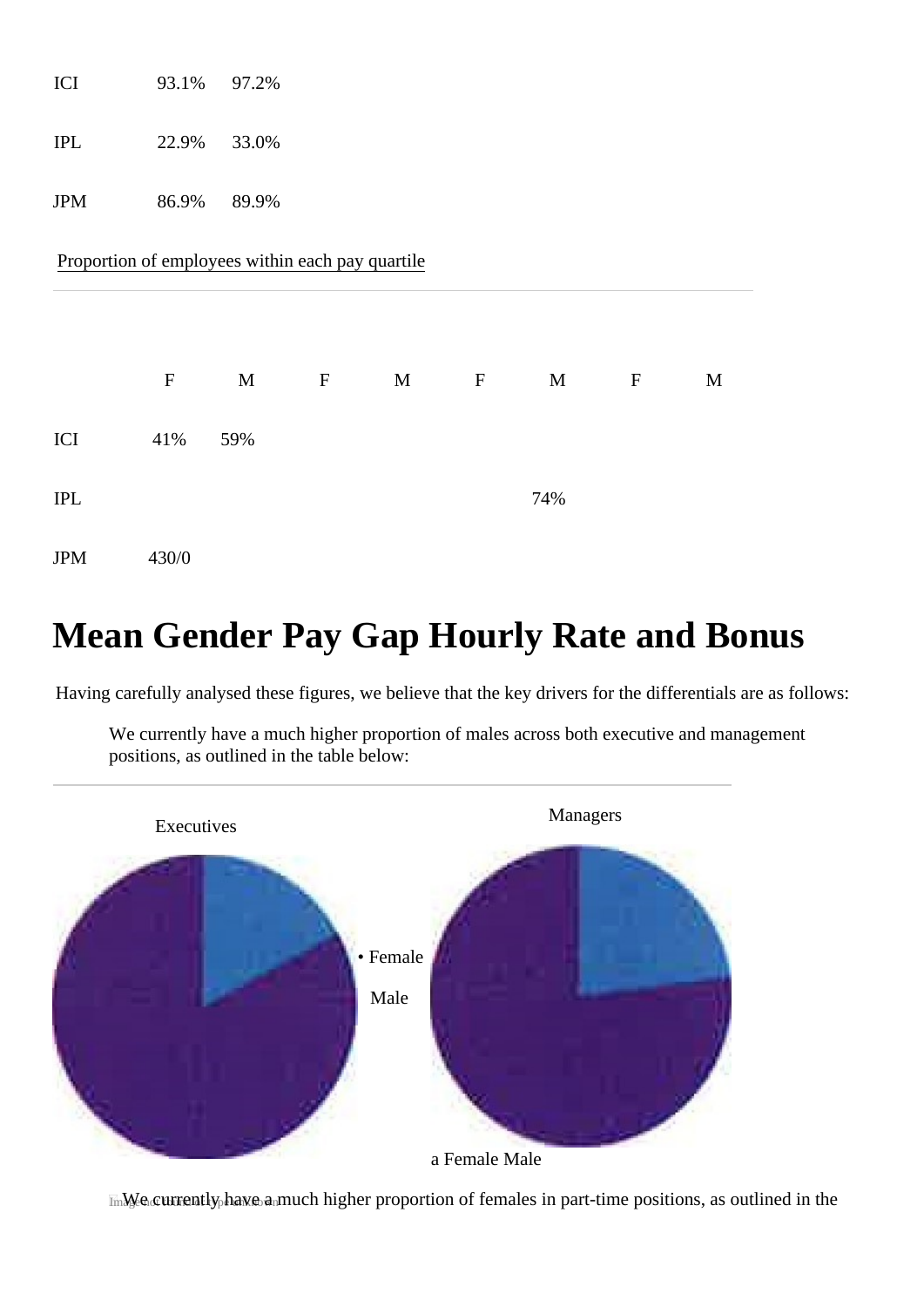table below:

 $0/0$  PT Employees



Female

Male

As employees move into more senior positions, maximum bonus opportunity also increases, meaning that the bonus gender pay gap is driven by the current gender imbalance at both management and executive levels.

AkzoNobel is absolutely certain that both our recruitment and development processes are entirely genderneutral, and that we offer equal opportunities to employees of both genders.

However, we do acknowledge that we have a responsibility to address the current gender pay gap, and the company has introduced a number of initiatives to try to address the underlying drivers which have created this imbalance. Examples of such initiative are as follows:

### **The Network**

The Network is an informal group which provides a support network and guidance for female employees to assist with networking and attracting, retaining and developing women within AN. The aim of the program is to provide a forum in which individuals can share experiences with other colleagues and assist one another with guidance on how best to develop their career. A key point to note is that although the meetings are primarily attended by females, in line with our core principles of gender diversity the Network is also open to mate members.

# **Understandinq the needs to women returninq to work after maternity**

A project is underway to engage with women who have returned from maternity leave in the last few years with the aim of understanding the support they received from the company and, more importantly, what more the company could have done to ease the transition back into work. The project is also trying to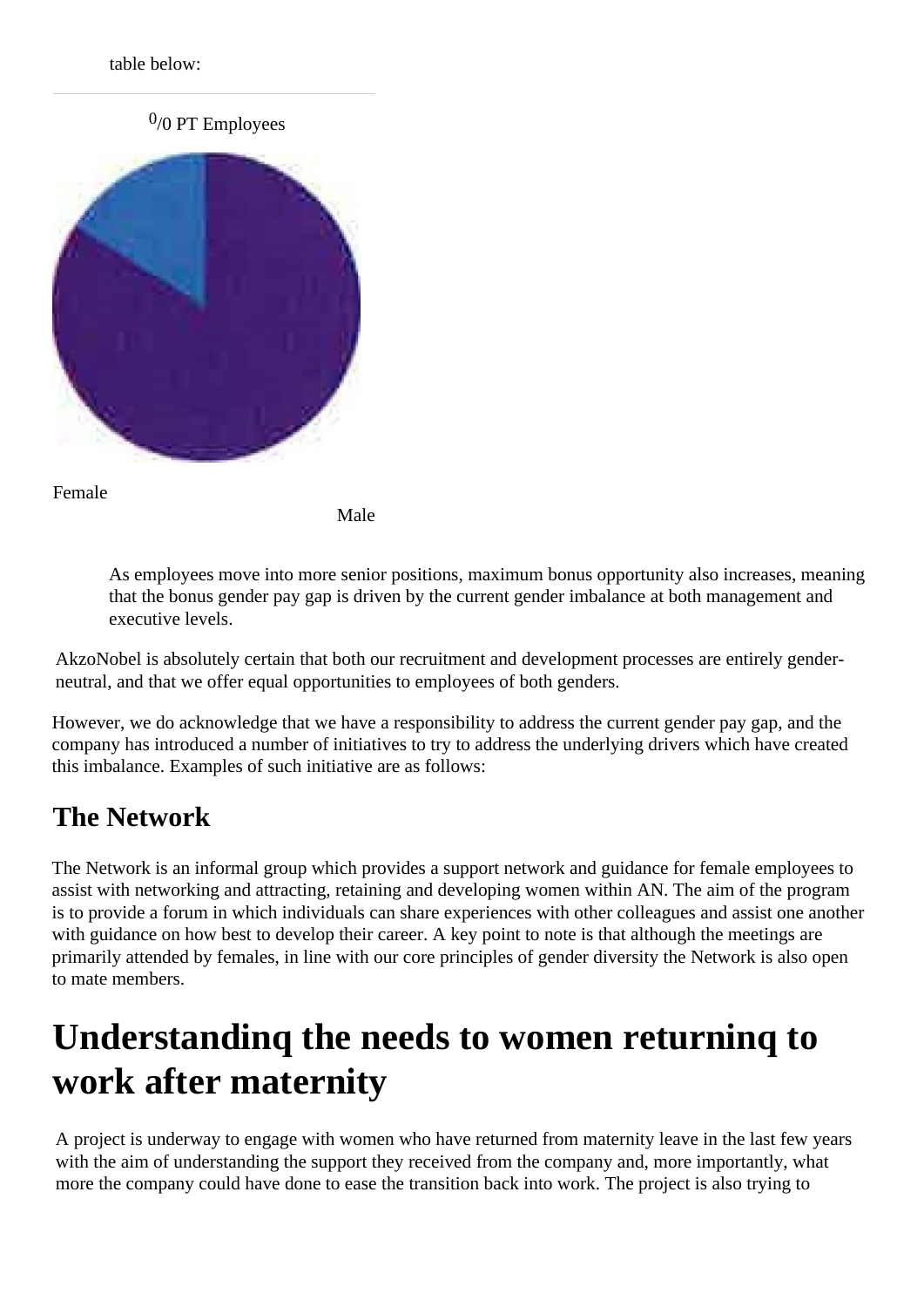understand in greater detail what support is required to enable women to balance childcare requirements whilst developing their careers.

# **Diversity and Inclusion at the corporate level**

The AkzoNobel Annual Report now includes a dedicated section devoted to 'Diversity and Inclusion' , and the senior leadership team has made a firm commitment to increasing our gender diversity ambition which is a clear indication of the company's commitment to gender equality.

We confirm that the information and data reported is accurate and set out in accordance with the Equality Act 2010 (Gender Pay Gap Information) Regulations 2017.

# **For and on behalf of Imperial Chemical Industries Limited**



# **Matt Pullen Wendy Macdonald Director Director**

[close](https://www.dulux.co.uk/printpdf/92391#)

#### **Join our newsletter**

Discover decorating trends and ideas in our new monthly newsletter.